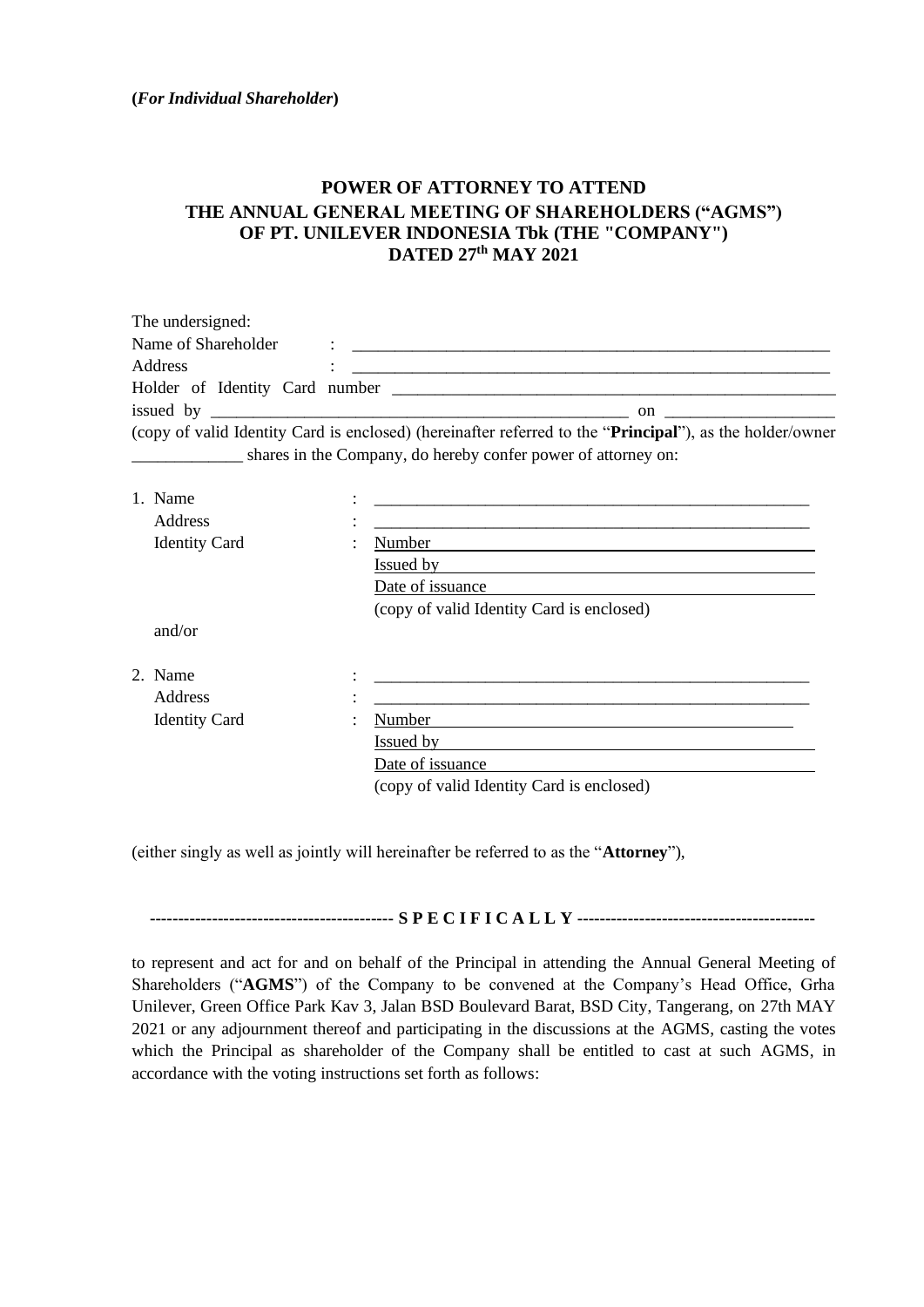| <b>AGMS AGENDA</b> |        |                                                                                                                                                                                                                                                                        | <b>VOTING INSTRUCTION</b> |                |         |
|--------------------|--------|------------------------------------------------------------------------------------------------------------------------------------------------------------------------------------------------------------------------------------------------------------------------|---------------------------|----------------|---------|
|                    |        |                                                                                                                                                                                                                                                                        | Agree                     | <b>Against</b> | Abstain |
|                    | Agenda |                                                                                                                                                                                                                                                                        |                           |                |         |
| 1.                 |        | Ratification on the Financial Statements of the<br>Company and Approval on the Annual Report of<br>the Company including the report on the<br>supervisory duties of the Board of Commissioners<br>of the Company for the accounting year ended on<br>31 December 2020. |                           |                |         |
| 2.                 |        | Determination of the appropriation of the profit of<br>the Company for the accounting year ended on 31<br>December 2020.                                                                                                                                               |                           |                |         |
| 3.                 |        | Approval of the Designation of a Public<br>Accountant and/or Public Accounting Office to<br>audit the books of the Company for the<br>accounting year ending on 31 December 2021 and<br>determination of the honorarium, and other terms<br>of their designation.      |                           |                |         |
| 4                  | a      | Confirmation of the expiration of the term of<br>office of members of the Board of Commissioners<br>of the Company, including appointment and re-<br>appointment of members of the Board of<br>Commissioner of the Company.                                            |                           |                |         |
|                    |        | To appoint Mrs. Alissa Wahid as new<br>a.1<br>Independent Commissioners<br>of<br>the<br>Company                                                                                                                                                                        |                           |                |         |
|                    |        | To appoint Mr. Fauzi Ichsan as<br>a.2<br>new<br>Independent Commissioners<br>of<br>the<br>Company                                                                                                                                                                      |                           |                |         |
|                    |        | To re-appoint Mr. Hemant Bakshi as<br>a.3<br>President Commissioners of the Company                                                                                                                                                                                    |                           |                |         |
|                    |        | To re-appoint Mr. Alexander Rusli as<br>a.4<br>Independent Commissioners of<br>the<br>Company                                                                                                                                                                          |                           |                |         |
|                    |        | To re-appoint Mrs. Debora Herawati Sadrach<br>a.5<br>as Independent Commissioners of the<br>Company                                                                                                                                                                    |                           |                |         |
|                    |        | To re-appoint Mr. Ignasius Jonan<br>a.6<br>as<br>Independent<br>Commissioners<br>of<br>the<br>Company                                                                                                                                                                  |                           |                |         |
|                    | b      | Determination of remuneration of the members of<br>the Board of Directors and the Board of<br>Commissioners<br>of<br>Company<br>the<br>for<br>the<br>accounting year ended on 31 December 2021                                                                         |                           |                |         |

This power of attorney has been conferred on the Attorney under the following conditions:

a. this Power of Attorney shall not be amended and/or cancelled/withdrawn without prior written notification from the principal to the Board of Directors of the Company, such notification to be received by the Board of Directors of the Company no later than 3 (three) business days prior to the date of the AGMS. Therefore the Board of Directors of the Company is entitled to assume